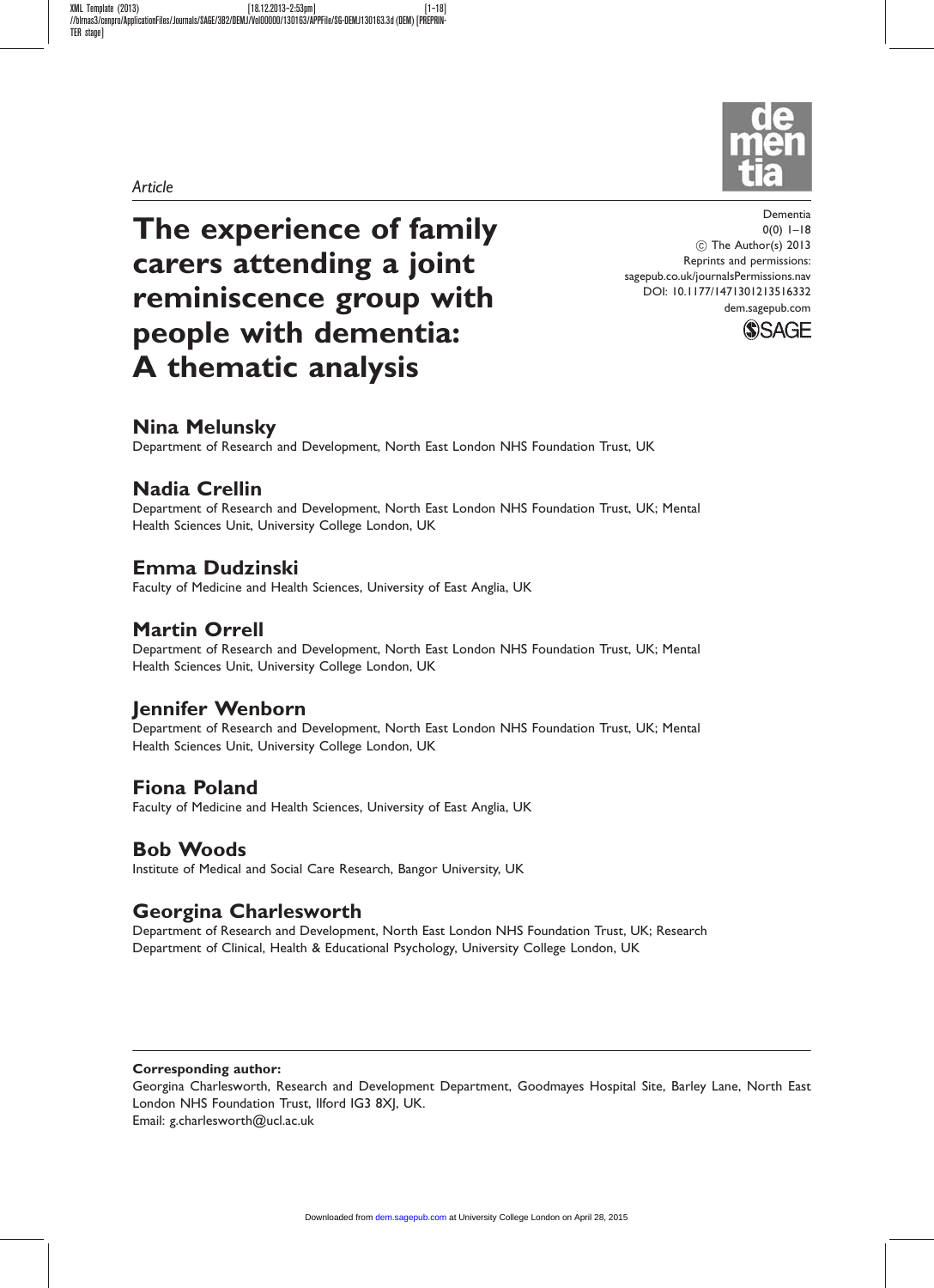#### Abstract

Reminiscence therapy has the potential to improve quality of life for people with dementia. In recent years reminiscence groups have extended to include family members, but carers' experience of attending joint sessions is undocumented. This qualitative study explored the experience of 18 family carers attending 'Remembering Yesterday Caring Today' groups. Semistructured interviews were transcribed and subjected to thematic analysis. Five themes were identified: experiencing carer support; shared experience; expectations (met and unmet), carer perspectives of the person with dementia's experience; and learning and comparing. Family carers' experiences varied, with some experiencing the intervention as entirely positive whereas others had more mixed feelings. Negative aspects included the lack of respite from their relative, the lack of emphasis on their own needs, and experiencing additional stress and guilt through not being able to implement newly acquired skills. These findings may explain the failure of a recent trial of joint reminiscence groups to replicate previous findings of positive benefit. More targeted research within subgroups of carers is required to justify the continued use of joint reminiscence groups in dementia care.

#### Keywords

caregiving, dementia, family carers, psychosocial interventions, reminiscence, RYCT, thematic analysis

# Introduction

In 2012, an estimated 670,000 people in the UK acted as primary carers for people with dementia (Alzheimer's Society, 2012). Caring for someone with dementia is associated with high levels of anxiety and depression (Cooper, Balamurali, & Livingston, 2007), lack of personal time and opportunities to socialise (Croog, Burleson, Sudilovsky, & Baume, 2006) and greater levels of strain and distress than carers of other older people (Moise, Schwarzinger, & Um, 2004). Whilst the vital role of carers has been acknowledged by the NICE-SCIE guidelines (2006), carer-reported quality of life is still varied (Alzheimer's Society, 2012). Over half (52%) carers report they do not receive sufficient support to enable them to carry out their caring role (Alzheimer's Society, 2011). The National Dementia Strategy (NDS) in England acknowledged that 'family carers are the most important resource available for people with dementia' (Department of Health, 2009, p. 49) and recommended the development of peer support networks for people with dementia and carers (objective 5). However, it is not yet clear which model(s) of peer working should be adopted (DoH, 2009, p. 42), nor whether psychosocial interventions are most effective when person-centred or relationship-focussed.

## Psychosocial interventions

Meta-analyses of carer-focussed interventions demonstrate small to moderate effects upon psychological morbidity and caregiver knowledge (Brodaty, Green, & Koschera, 2003), burden, depression, knowledge, and subjective well-being (Pinquart & Sorensen, 2006), and recommended interventions include psycho-education, skills-training, and multicomponent programmes (Gallagher-Thompson & Coon, 2007; Olazaran et al, 2010).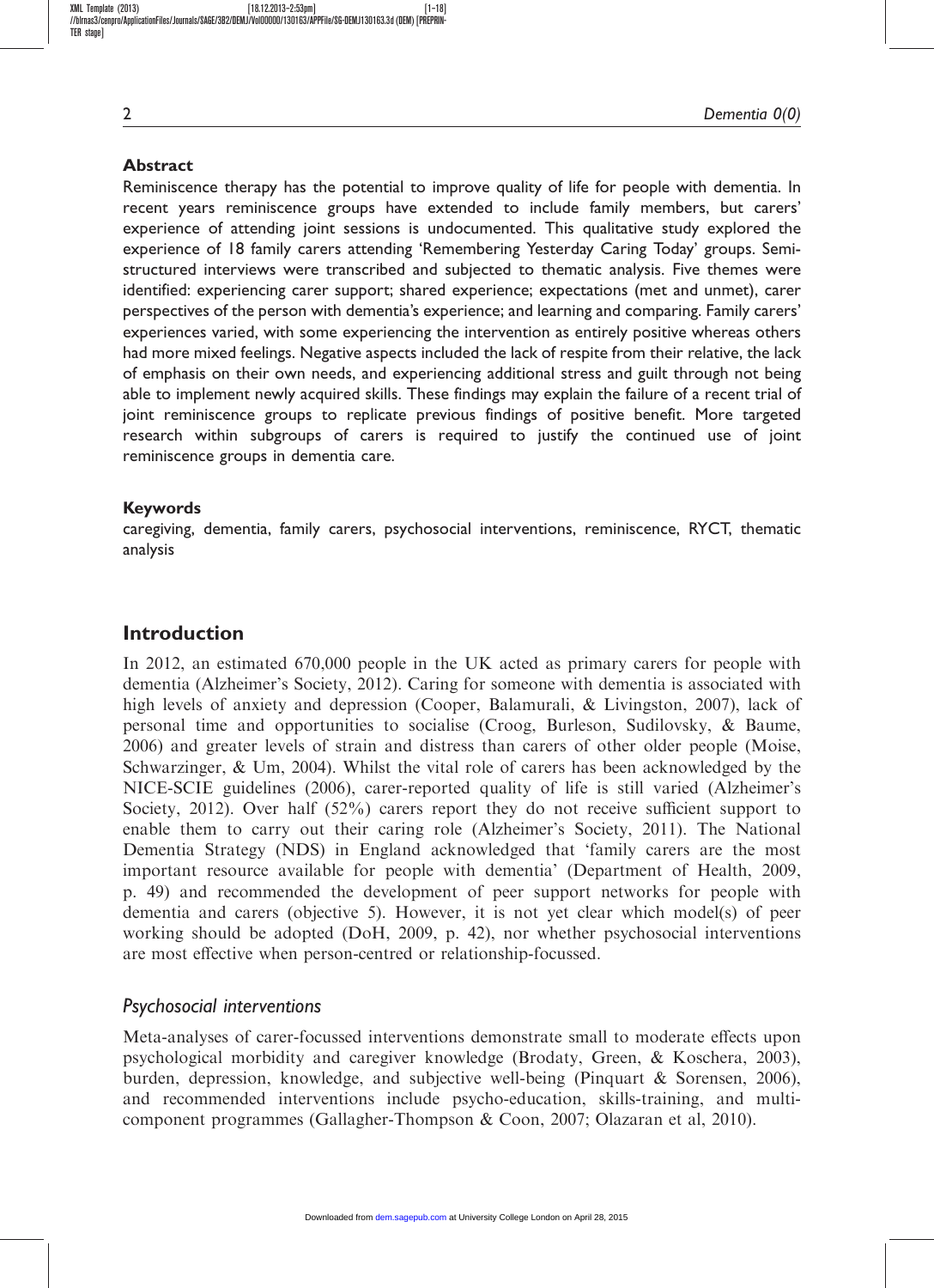Brodaty, Green, and Koschera (2003) suggested that the only significant feature of interventions which improved carer well-being and burden was the involvement of the person with dementia and their families. Subsequently, there has been a move to develop more relationship-centred interventions. Promoting a positive relationship may prevent the breakdown of the dyad relationship and thus reduce the likelihood of the person with dementia being placed in alternative care (Brodaty et al., 2003). A review of programmes involving patients and family members concluded that it was beneficial to involve family members in interventions for people with dementia (Martire et al., 2004), but a more recent review concluded that programmes for dyads may improve some, but not all, aspects of functioning for the carer and person with dementia (Smits et al., 2007).

#### Reminiscence therapy

Reminiscence therapy has been popular and widely used across Europe for a number of years, promoting communication and well-being for people with dementia through stimulating earlier memories which are often intact. This encourages social inclusion, increased levels of well-being, pleasure and cognitive stimulation (Woods, Spector, Jones, Orrell, & Davies, 2005). More recently, reminiscence programmes such as the 'Remembering Yesterday Caring Today' (RYCT) group programme (Schweitzer & Bruce, 2008) have included carers alongside the person with dementia following evidence to suggest that this joint approach leads to a reduction in carer stress (Thorgrimsen, Schweitzer, & Orrell, 2002; Woods et al., 2005). However, a recent large scale randomised controlled trial of RYCT compared to treatment as usual showed increased carer anxiety symptoms, plus levels of caregiving stress increased with the number of sessions attended (Woods et al., 2012).

Woods et al. (2012) highlighted the need for systematically recorded information on the experiences of those participating in reminiscence programmes, as well as those who did not participate or dropped out, in order to clarify the unexpected findings of their study. To date there has been no qualitative research regarding peoples' experience of attending reminiscence groups. Therefore, an evaluation of the RYCT approach through in-depth semi-structured interviews would 'fill in gaps' not explored by existing quantitative measures and will also contribute to the emerging literature on dyadic interventions.

# Method

#### Design

The study design was a qualitative inquiry using in-depth, semi-structured interviews and thematic analysis. This method was selected to allow exploration of carers' own experiences of attending the RYCT intervention. The RYCT intervention (Schweitzer & Bruce, 2008) was delivered as part of a larger randomised controlled trial, the SHIELD (Support at Home: Interventions to Enhance Life in Dementia) Carer Supporter Programme (Charlesworth et al., 2011).

#### The 'Remembering Yesterday, Caring Today' programme

The RYCT intervention is a structured psychosocial intervention for individuals with dementia and their family carers over 10 months (12 weekly sessions followed by seven monthly sessions). Each session lasts 2 h and follows a programme of topics intended to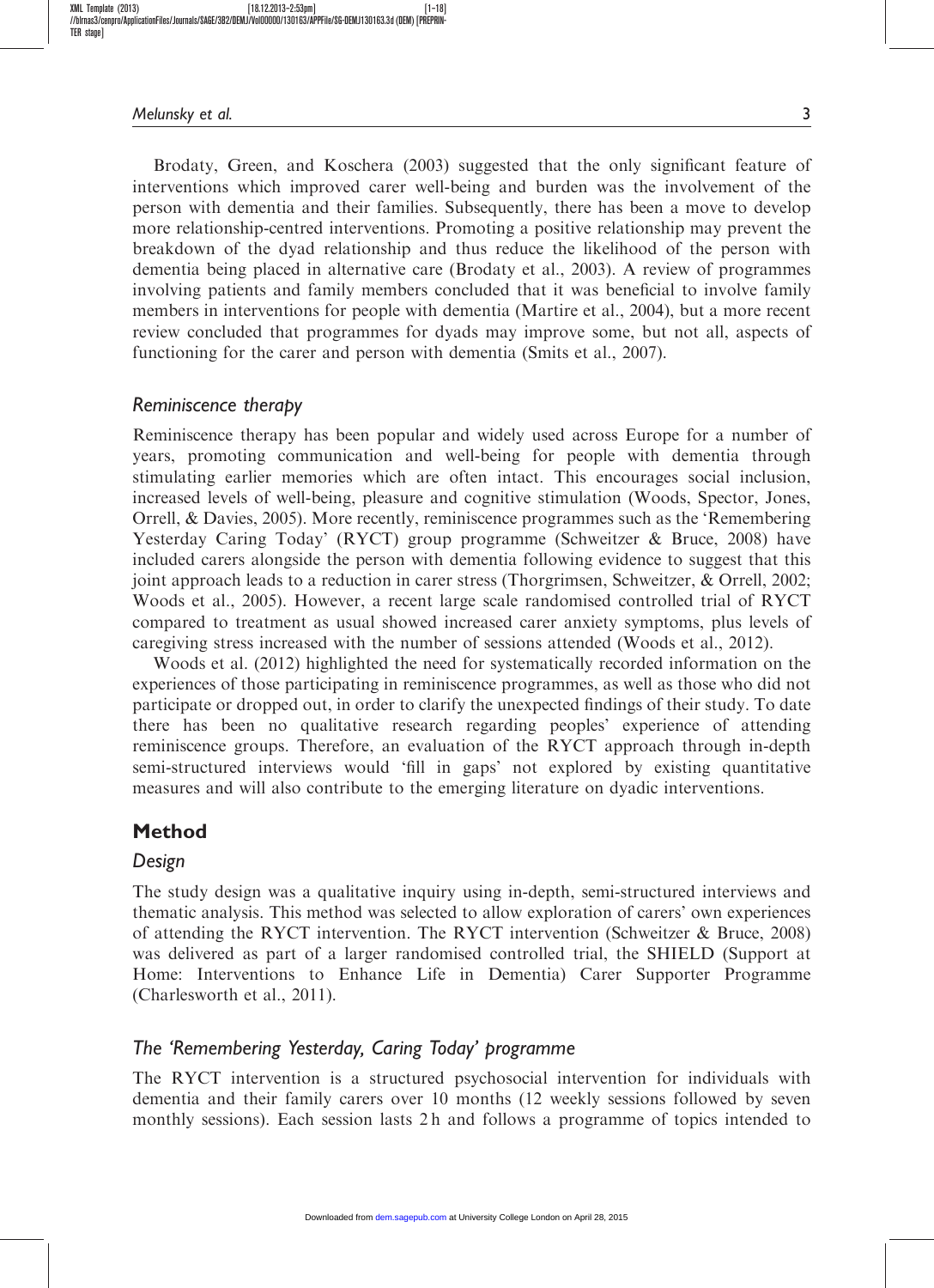allow reminiscence over the life-course (e.g. schooldays, going out, working-life). Groups are held in community settings and transport is arranged for those people who had difficulties travelling independently. A trained team (including NHS or voluntary organisation staff, volunteers and carer supporters) attended per dyad so that all participants have the necessary support and guidance throughout. In the SHIELD programme, groups ranged in size from 4 to 15 dyads. Four of the weekly sessions included a group for family carers away from the individuals with dementia. The first two carer groups focused on 'communication', whilst the second two had a focus on 'reminiscence at home'. However, carers were often keen to use the time to share information and caring experiences.

# **Participants**

Participants were 18 family carers of a person with dementia living in the community in the boroughs of Havering and Redbridge in North East London or in Norfolk. In this study, a carer was defined as an adult family member or friend who gave unpaid support for the person with dementia and who regarded themselves as a family carer. Family carers were selected from an existing sample of participants who had taken part in the RYCT or combined CSP-RYCT intervention as part of the SHIELD-CSP trial (Charlesworth et al., 2011). To maximise the validity of the findings, the sample was purposively selected to represent a diverse range of socio-demographic characteristics (gender, age, ethnicity, kinship to the person with dementia) and degree of attendance at the RYCT intervention. The characteristics of participants are shown in Table 1.

| ID              | Age | Relationship to relative<br>with dementia | <b>Weekly</b><br>sessions (12) | Monthly<br>sessions (7) | Total (%) |
|-----------------|-----|-------------------------------------------|--------------------------------|-------------------------|-----------|
| PI              | 74  | Wife                                      | 12                             | 5                       | 17 (89)   |
| P <sub>2</sub>  | 85  | Wife                                      | 10                             | 6                       | 16(84)    |
| P <sub>3</sub>  | 47  | Daughter                                  | П                              | 6                       | 17 (89)   |
| P <sub>4</sub>  | 58  | Son                                       | П                              | 5                       | 16(84)    |
| P <sub>5</sub>  | 71  | Wife                                      | 9                              | 5                       | 14(74)    |
| P <sub>6</sub>  | 67  | Wife                                      | 8                              | 2                       | 10(53)    |
| P7              | 52  | Son                                       | 9                              | 2                       | 11(58)    |
| P <sub>8</sub>  | 69  | Daughter                                  | П                              | 7                       | 18 (95)   |
| P <sub>9</sub>  | 79  | Wife                                      | $\overline{2}$                 | 0                       | 2(11)     |
| P <sub>10</sub> | 70  | Wife                                      | 12                             | 4                       | 16(84)    |
| <b>PII</b>      | 41  | Daughter                                  | 12                             | 3                       | 15 (79)   |
| PI2             | 65  | Husband                                   | 7                              | 7                       | 14 (74)   |
| PI3             | 77  | Wife                                      | П                              | 6                       | 17 (89)   |
| PI4             | 76  | Husband                                   | $\overline{0}$                 |                         | 17 (89)   |
| P <sub>15</sub> | 54  | Daughter                                  |                                |                         | 14 (74)   |
| P <sub>16</sub> | 71  | Husband                                   | 8                              |                         | 9(47)     |
| P <sub>17</sub> | 73  | Wife                                      | 8                              | 4                       | 12(63)    |
| P <sub>18</sub> | 73  | Husband                                   | 9                              | 6                       | 15 (79)   |

Table 1. Social and demographic characteristics and RYCT attendance of the carers in the sample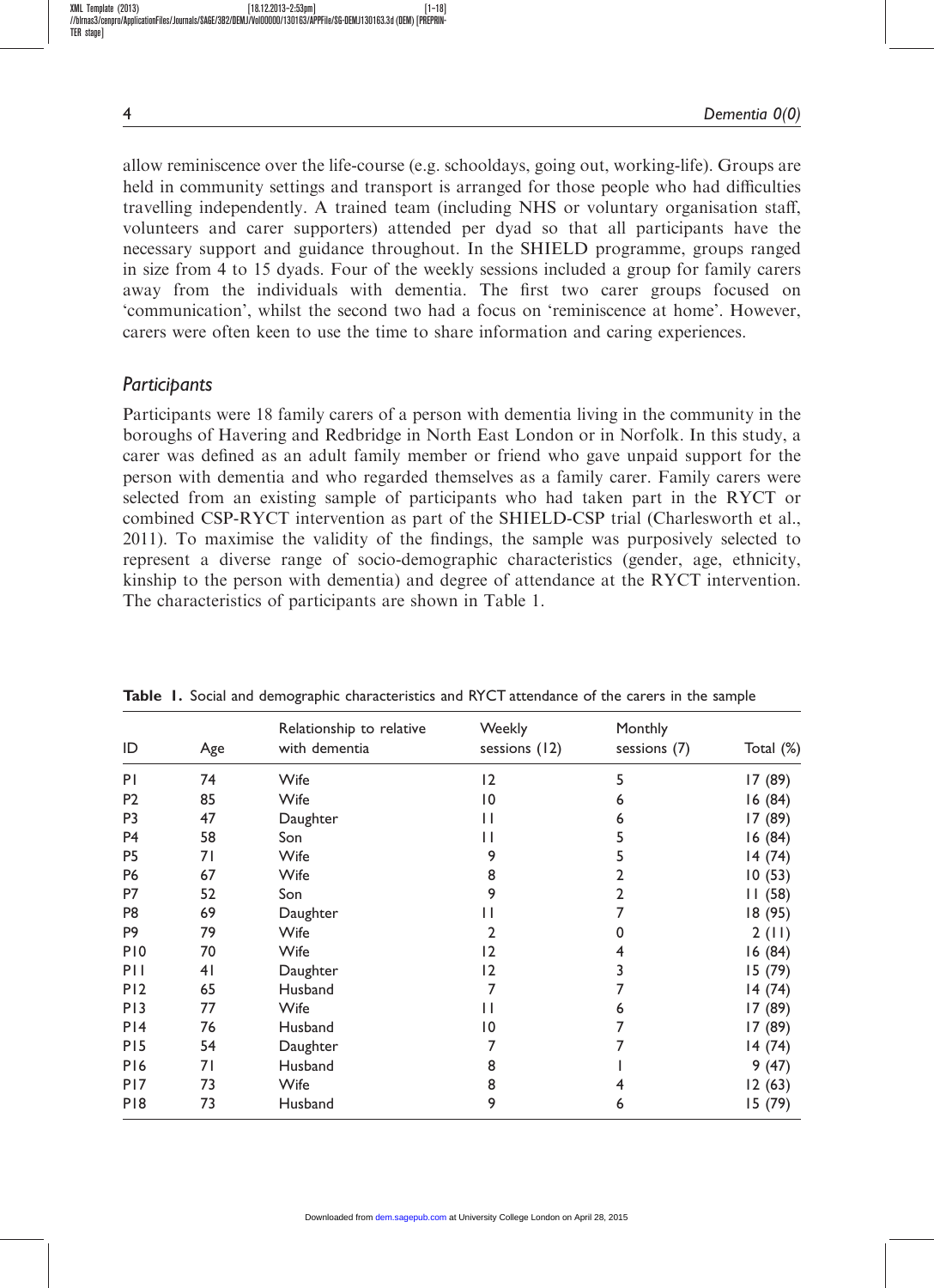## Ethical issues

Participants were contacted in August 2012 following ethical approval from the University of East Anglia Health Ethics Committee (2011/2012-61). Potential participants were sent an information sheet detailing the study aims and procedures along with a consent form. Those who verbally agreed to take part met with a member of the research team (NM, NC or ED) and the study discussed with them. Written consent was sought from participants prior to being interviewed. All participants who were approached for interview gave their consent, including consent for audio recording.

Semi-structured interviews. A topic guide was developed, drawing on previous experience of the wider research team and reaching consensus upon important aspects to cover (Table 2). Agreement of the core topics to be covered increased consistency; however the scope for interviewers to ask some spontaneous questions (to address participants' concerns and own circumstances) ensured sensitivity to participants' self-expression in constructing their accounts of their own experiences. Interviews were conducted on a one-to-one basis by NM, NC, and ED in participants' homes between September and December 2012 and lasted between 30 and 90 min. Participants were encouraged to feel free to develop the conversation within each topic area.

#### Data analysis

Interviews were transcribed verbatim from digital recording, all personal identifiers removed to preserve anonymity and given a personal identifier number (e.g. P1, P2). All researchers read the transcripts for the interviews they carried out and listened to the digital recording to confirm reliability of the transcripts. The qualitative research software programme NVivo (Version 10) was used to support coding, management, and analysis of data to enhance rigour (Richards & Richards, 1991).

|  |  | Table 2. Semi-structured interview topic guide for family carers |  |  |  |  |  |  |
|--|--|------------------------------------------------------------------|--|--|--|--|--|--|
|--|--|------------------------------------------------------------------|--|--|--|--|--|--|

Interview questions

Could you tell me something about why you wanted to take part in these groups?

What was it like for you taking part in the groups?

How far do you think the organisation of session time and space enabled carers to meet together?

How far do you think attending the groups may have affected your relationship with (person you care for)?

Was there anything you particularly liked about taking part in the groups?

Was there anything you think (the person you care for) particularly liked about taking part in the group? Was there anything you did not like about taking part in the groups?

Was there anything you think (person you care for) did not like about taking part in the group? Have you attended the group sessions regularly?

How far do you think meeting the session organisers and carers helped you find out more about services and resources in your area?

Can you think of any ways in which the sessions could have been organised differently to help carers to find out more about services and resources in your area?

What were your feelings when you saw (person you care for) in a setting with other people with dementia? What were your feelings when you met other people caring for people with dementia?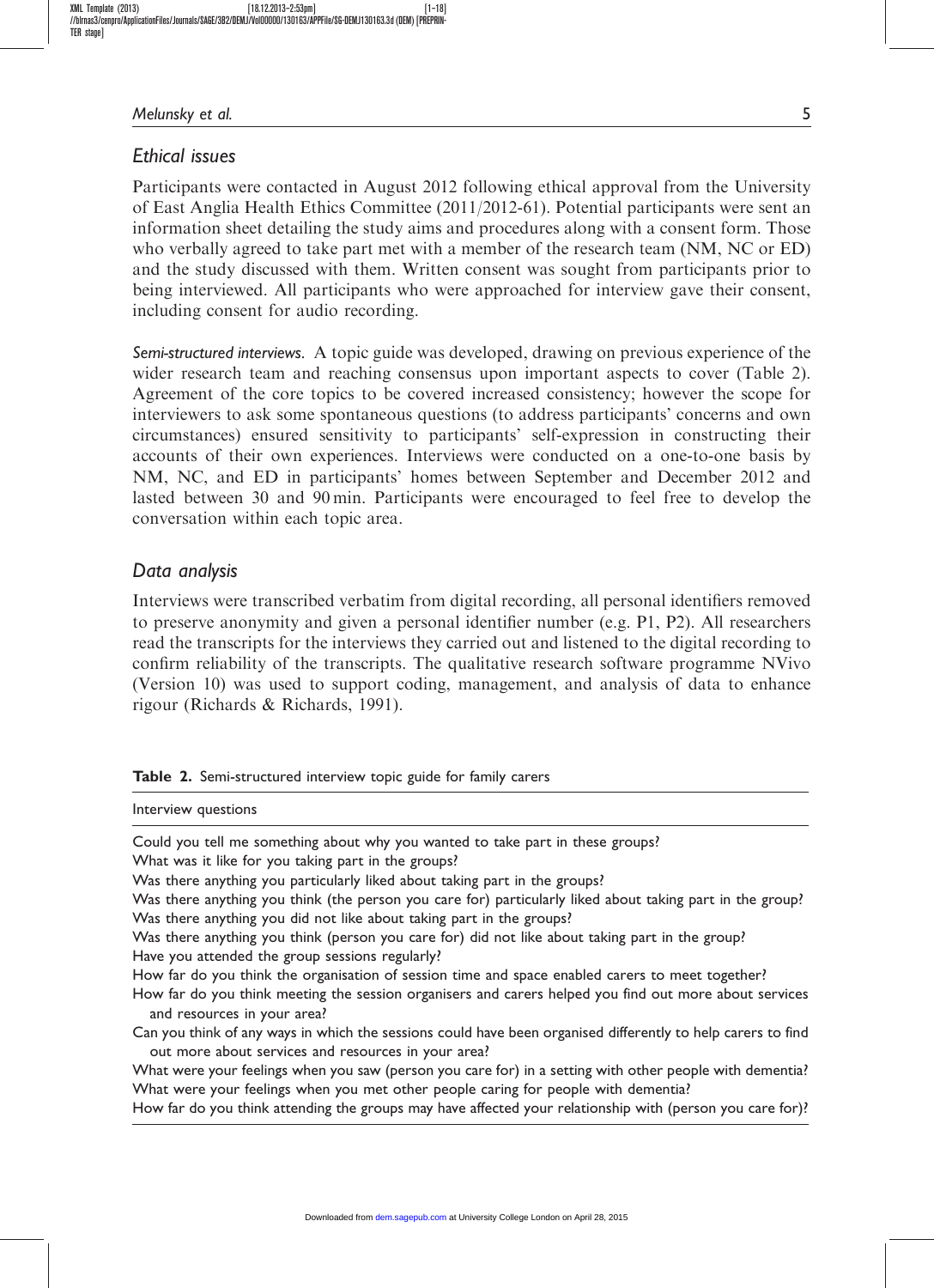An inductive (bottom-up) thematic analysis was used as a systematic method of identifying themes or patterns within the data (Braun  $\&$  Clark, 2006). An initial coding framework was developed by researchers (NM and NC) who independently identified words and phrases which described the experience of family carers attending the RYCT sessions. These pieces of text were condensed into codes such as 'learning from other carers' and 'spending time with similar people'. Reliability of the codes was ensured through discussion between all researchers (NM, NC and ED) and subsequently applied to the remaining transcripts and continuously reviewed during this process to include new emergent issues in a modified analytic induction process (Murphy, Dingwall, Greatbach, Parker, & Watson, 1998).

Researchers independently coded the remaining data and met periodically with a member of the team not involved in the interviewing process to discuss codes and themes to ensure reliability (researcher triangulation). Disagreements between researchers were resolved through discussion with each other after completing their independent coding. The process of modified analytic induction reviewed negative or deviant cases which enabled the researchers to refine theoretical statements. The reviewers met to compare analyses, and a consensus on the content and explanation of each theme was reached.

#### Participant validation

Participants were sent a summary of themes following the data analysis stage of research and contacted via telephone to arrange a date for discussions of the findings. Lincoln and Guba (1985) suggest that participant validation is a crucial technique for establishing and enhancing the credibility of research findings. In order to obtain meaningful feedback, the researcher ensured that the analysis was written in accessible language and that further explanation was given to participants if required, as highlighted by Langdridge (2007). For these reasons, the summary was succinct and simple in terminology and participants were encouraged to ask questions if there were any details that they did not understand. Discussions were generated around whether the summary represented a good reflection of participants' views and the themes which they could relate to the most. Where appropriate, participants were also asked if they could offer reasons for particular patterns observed by the researcher and whether they felt that they would like add any further accounts or comments.

Comments from carers involved in the validation exercise showed strong agreement with the findings of this study. Carers generally felt that the themes and subthemes matched their experiences and that they were able to relate to some of the findings under each theme. One carer disagreed with the negative aspects identified by other carers and was full of praise regarding the RYCT intervention. However, other participants were able to relate to one or two of the negative aspects, e.g. their embarrassment at some behaviours displayed by their relative, but overall had a positive experience of attending the groups.

## **Results**

Thematic analysis identified the following themes from the interview data:  $(1)$  expectations – met and unmet; (2) experiencing carer support; (3) shared experience; (4) perception of experience for person with dementia; and (5) learning and comparing. These themes and incorporated subthemes (Table 3) are set out in the following section.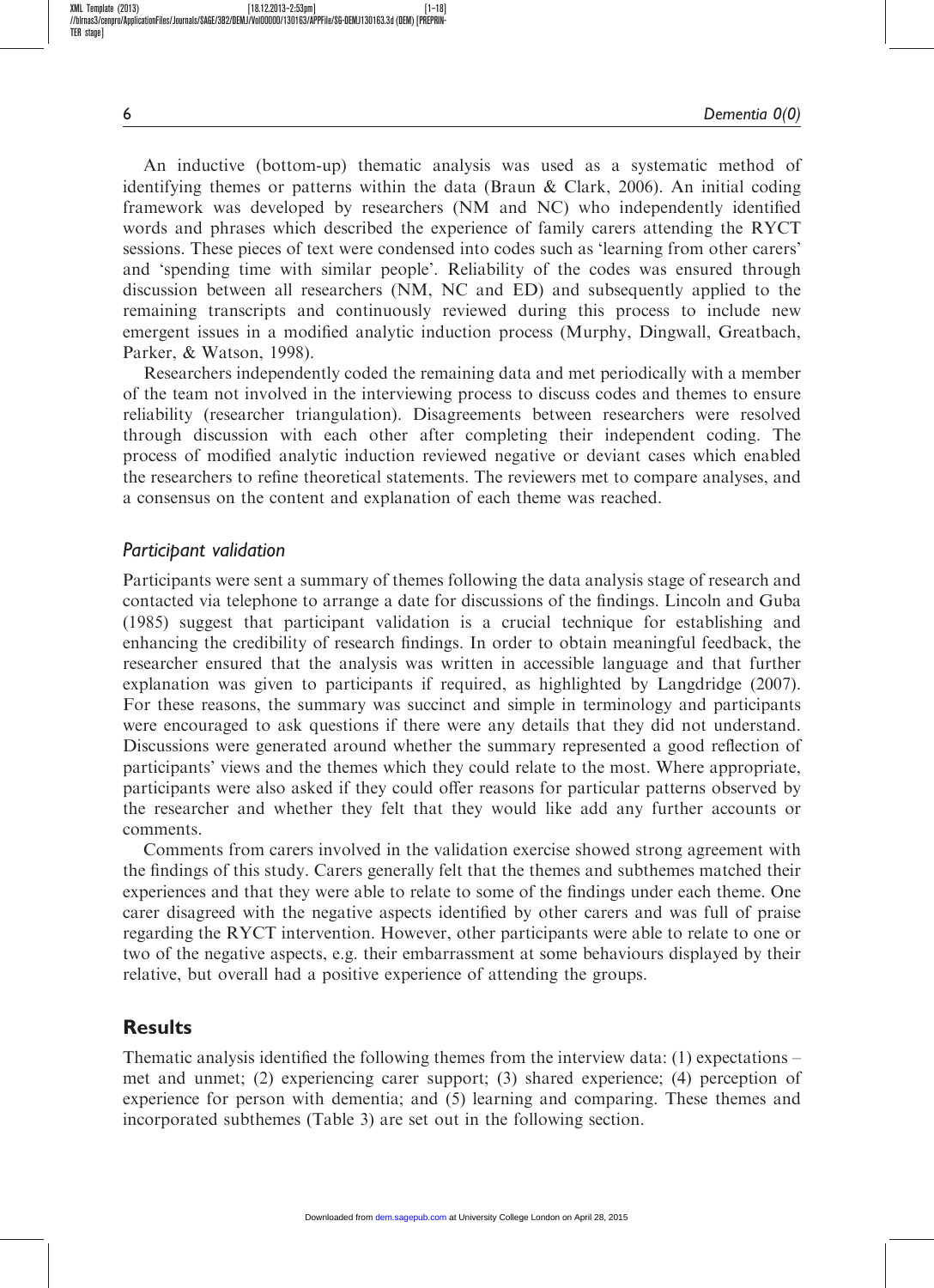| Theme                                            | Subthemes                                                                          |  |  |  |
|--------------------------------------------------|------------------------------------------------------------------------------------|--|--|--|
| Experiencing carer support                       | 'I didn't feel so alone'/' ust knowing that other people<br>were in the same boat' |  |  |  |
|                                                  | 'He was just normal like the rest of them'                                         |  |  |  |
| Shared experience                                | 'Now we have more things to talk about'                                            |  |  |  |
|                                                  | 'We could share something together'                                                |  |  |  |
| Expectations: Met and unmet                      | 'I thought that it might help'                                                     |  |  |  |
|                                                  | 'I didn't feel I had a break'                                                      |  |  |  |
| Carer perspective of their relatives' experience | 'It was a social outing for him'                                                   |  |  |  |
|                                                  | 'She soon forgot when we got home'                                                 |  |  |  |
| Learning and comparing                           | 'It's no good looking into the future                                              |  |  |  |
|                                                  | 'I realised there were things that you could do'                                   |  |  |  |
|                                                  | 'I don't always have the time'                                                     |  |  |  |
|                                                  | 'It was reassuring that I was doing all the right things'                          |  |  |  |
|                                                  | 'It helped me see how others were coping'                                          |  |  |  |

Table 3. Themes and subthemes from the thematic analysis

# Expectations – met and unmet

'I thought that it might help'. Expectations discussed by carers included meeting others in similar situations, developing a wider support network and learning new ways to cope with their relative.

I wanted to meet other people who have got the same problem as L ..., just to have an idea and see how they deal with their relatives for ideas that would be useful to me. (P10: 70, wife)

'I didn't feel I had a break'. Whilst attending together was seen by some carers as a positive aspect to the group, others found that the joint sessions increased feelings of burden and strain.

I still had to get J ... dressed, take him there, bring him back. It took a long time to prepare and get ready to go out ...I didn't feel I had a break ...I resented the fact that it had to be with J ... and not just with others. (P6: 67, wife)

Some carers were unhappy with the amount of time allocated to the carers' sessions. This led carers to experience feelings of frustration at not having enough time to discuss their own experiences.

Ideally, I would have liked a lot more time allocated for the carers' sessions. It felt quite rushed so even if you had questions to ask, those who were more articulate could use up the time. (P6: 67, wife)

#### Experiencing carer support

'I didn't feel so alone'/'Just knowing that other people were in the same boat'. The RYCT group provided an important avenue through which carers could build supportive relationships with other carers. This was considered especially important for carers who reported feelings of isolation, identifying that meeting other carers reduced feelings of loneliness. For one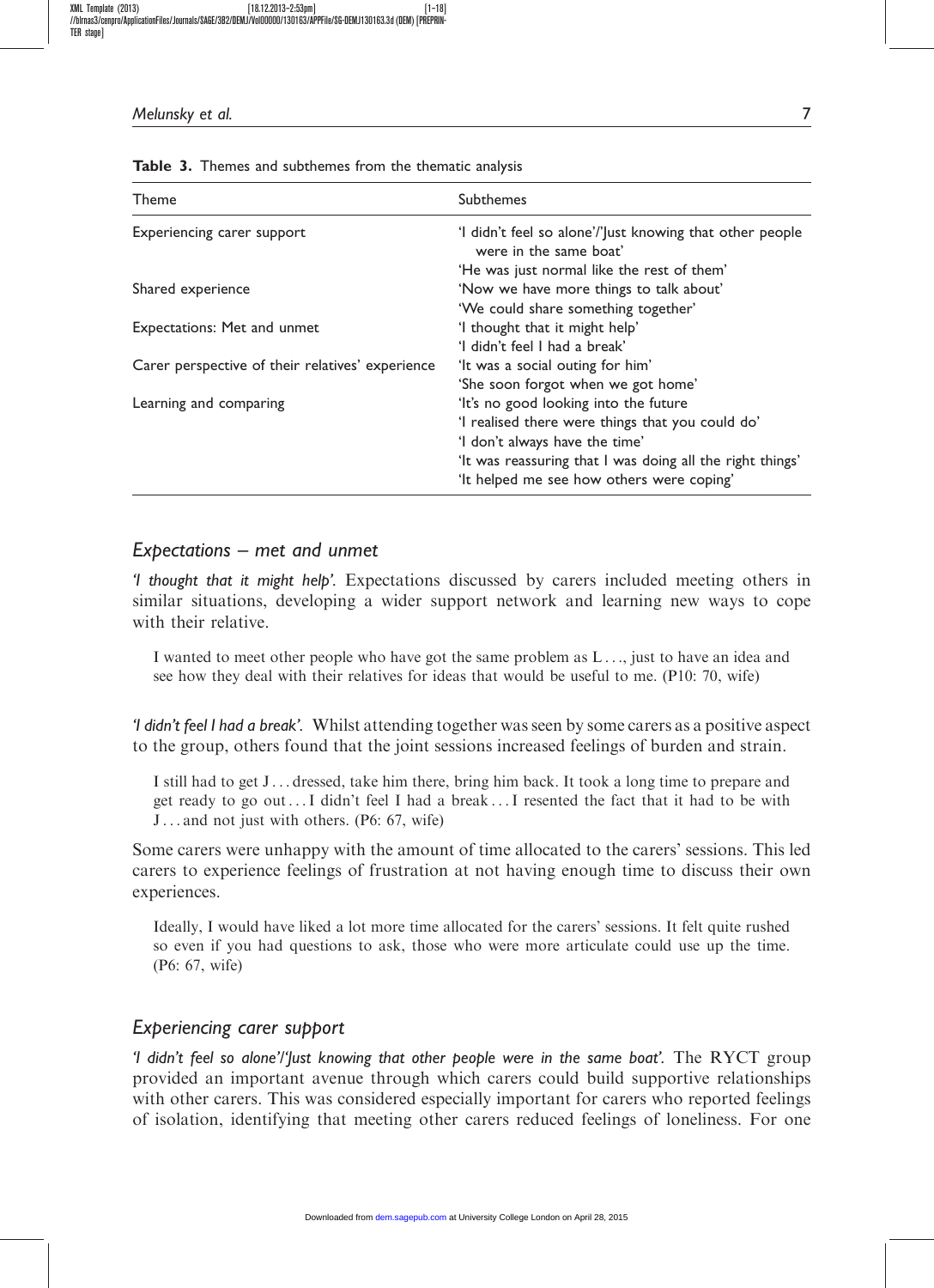carer, communication with group members substituted the decline in communication within her relationship.

I was with adults that talked intelligently and that, to me, was my biggest bonus...that was my biggest gain, because that's what I miss most of all. (P2: 74, wife).

This positive social network was helpful to reduce feelings of isolation for carers who identified themselves as having limited social support from family or friends.

You don't feel quite so isolated. When you talk to other people, it helps. I don't have close family back-up. I also found some of the things that mum does, other people spoke of as well. (P8: 69, daughter).

'He was just normal like the rest of them'. Carers revealed their embarrassment at some behaviours displayed by their relative. Being with RYCT team members and other carers who had similar experiences provided a space where such behaviours were considered 'normal' and did not draw unwanted attention and allowed carers to relax.

When I take him out I have to explain that he's got dementia because he does silly things, which I do find a bit embarrassing, sometimes. It was good in the group not to have to keep apologising for him ... because people do give you that look, sometimes, if they don't understand. (P5: 71, wife).

## Shared experience

'Now we have more things to talk about'. Identifying topics of conversation with their relative was reported as challenging by carers, leading to reduced levels of carer confidence. Attending the sessions provided an important shared experience which carers could use to create 'fresh' discussions. Carers were able to provide prompts during discussions in order to stimulate memories of sessions. Through reminiscing, some carers learnt new information about their relatives' lives; this also promoted new areas of conversation.

I enjoyed the bits that we did together, because I was then able to talk to K ... afterwards, knowing what he'd done and we could recap, so that was good. (P13: 77, wife)

Whilst thinking about the past was generally seen as a positive experience, it also appeared to enhance awareness as to the extent of the deterioration and change for their relative and themselves.

It's nice talking about old times, about his school days and working days – things you forget but they remind you of what your life used to be like. (P5: 71, wife)

'We could share something together'. Attending the groups with their relative was generally a positive experience for carers. This time spent together was described as 'quality time', as outside the sessions carers tended to focus on more practical day-to-day tasks with their relative.

I got something out of it in that I spent quality time with her. When I visit her at home, I'm perhaps doing other things, like the washing or housework, so it's not necessarily quality time with her, so that was good. (P3: 47, daughter)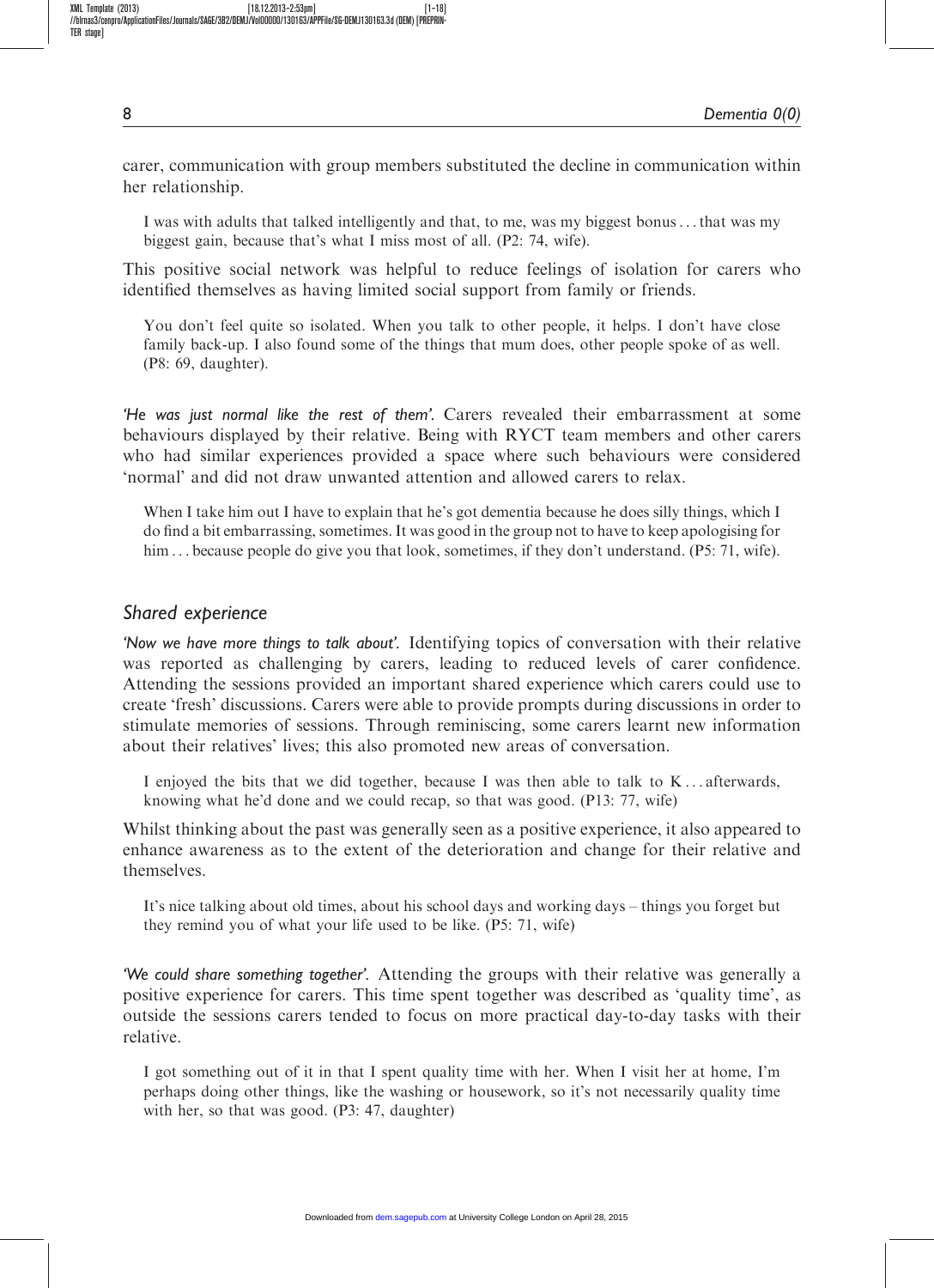Spousal carers described some of the difficulties in leaving the house together to engage in social activities including physical health problems and lack of confidence for both themselves and their relative.

It was also an important advantage to meet so many people – the social contact, which J ... and I lack, because of time and he is a very private, shy person, he doesn't want to go out and meet people. I think he was very apprehensive, he doesn't like groups and he's become increasingly difficult in meeting groups...this was quite nice because the atmosphere was very friendly, very welcoming. J... enjoyed it and I liked what I saw and the people I saw. ( $P6: 67$ , wife)

The group increased carers' knowledge of activities that they could implement outside of the sessions which in turn enhanced carer confidence in facilitating joint activities within the home.

I liked that we were able to do things together, participating in the different activities together. I realised that there were things you could do to make yourself helpful and to relieve the stress and that you could play games. My  $L \dots$  likes dominoes and I couldn't play dominoes but I realised that with a little patience I would be able to play with him. (P10: 70, wife)

# Carer perspective of relative's experience

'It was a social outing for him'. Carers reported that their relative would 'come alive' at the groups, becoming more animated and engage in novel activities. One carer identified that within the home they were unable to engage their relative in the same activities as within the groups, leading to feelings of frustration.

He enjoyed the cake-making as a social event. He enjoyed the novelty of doing things together there. He participated in almost every event and that doesn't happen normally, at home ...It was a social outing for him. He would dress up and get ready, but I can't get him to do that normally on an everyday basis. (P6: 67, wife)

'She soon forgot when we got home'. Reported benefits for the people with dementia included improvements in mood, confidence, and memory, however these were generally not maintained. Carers reported that their relatives appeared 'brighter' and 'happier' following the sessions but any benefits soon disappeared.

Things were remembered, but it wasn't a long-term thing. It was soon forgotten. No lasting impact. (P14: 76, husband)

During discussions around potential benefits for their relative, carers felt that any benefits may also be masked by the deterioration of the person with dementia.One carer felt thatimprovements may have been greater if their relative had attended earlier in the course of their illness.

Well, we thought it would probably revive old memories and stimulate activity, but I think the progression has been too much and it hasn't worked as well as I would have liked to have done ...Things were remembered, but it wasn't a long-term thing. It was soon forgotten. No lasting impact. It may have done right at the beginning, but these things aren't diagnosed as early as they should be. If you can catch somebody early enough, it would be very beneficial for this type of activity. (P14: 76, husband)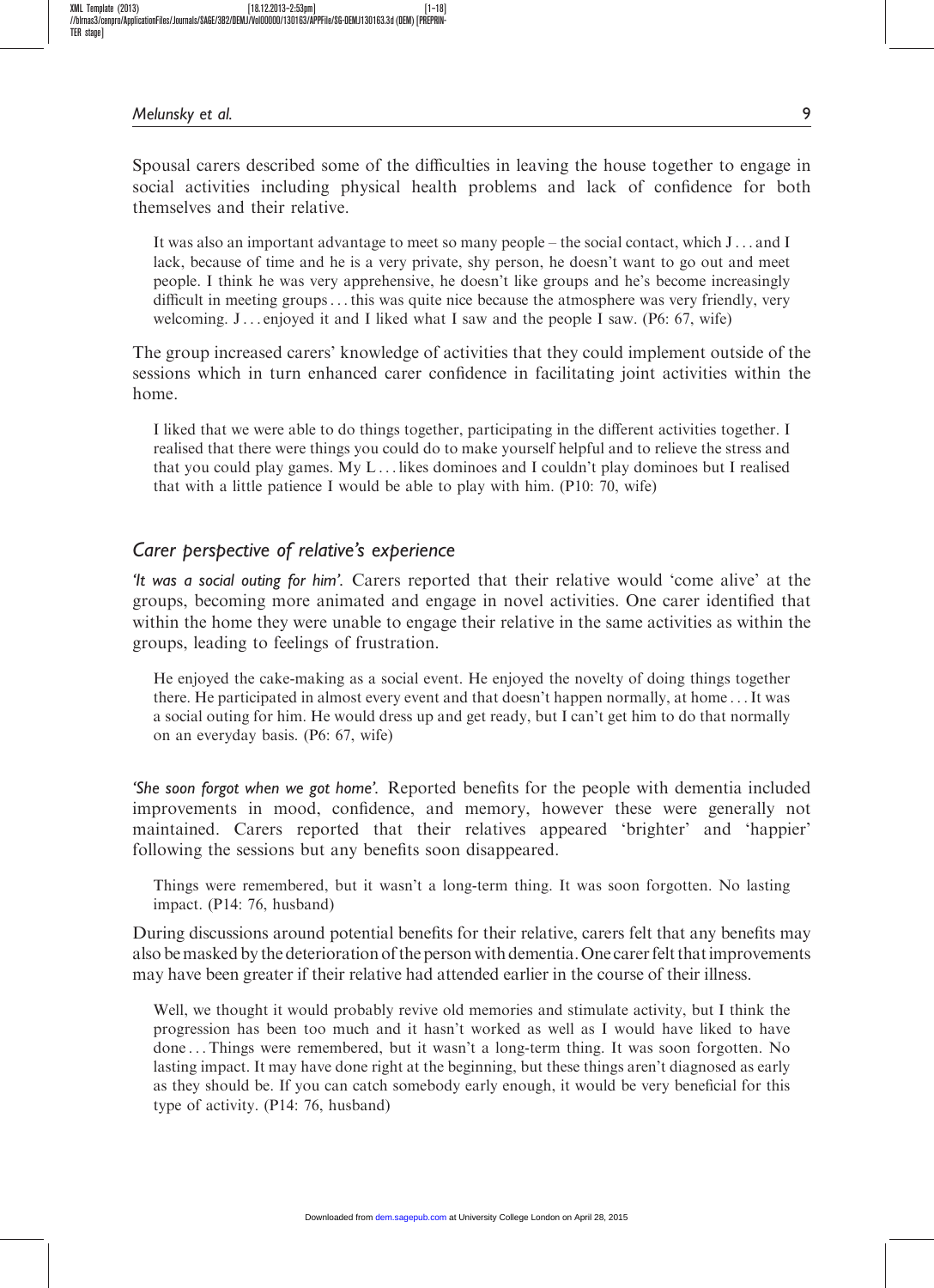# Learning and comparing

'It's no good looking into the future'. Observing people perceived as having more advanced dementia was described as a positive experience for many carers, viewing this as 'preparation' for what may happen in the future.

It was a learning process and I could see how J ... might progress into and that's important to know, without it hitting home suddenly. The gradual process is important and even if he was more advanced it's still very good to know where he might be eventually. We don't usually get that opportunity in life. (P6: 67, wife)

Other carers found this experience upsetting, feeling that they would rather not consider what might happen in the future, but just 'deal with the here and now'.

I personally don't gain benefit from talking with others who have more severe problems, for whatever reason and whatever stage – aggression, violence or anything like that. I know it does occur but I don't want to hear about it because I'd rather deal with the situation that exists, not one that might exist. (P18: 73, husband).

'I realised there were things that you could do'. Learning about new coping strategies led some carers to change their behaviour, creating more 'positive periods of time' together, including engaging their relative in activities such as dominoes, cooking and creating memory boxes.

I found it helpful to discover an activity I could share with L ... Rather than just sitting looking at each other we could share something together. Another thing I found helpful is the writing down things, like daily activities, because I wasn't writing things down. I was given a pad to write on. (P10: 70, wife).

Through developing skills and confidence in coping, some carers reported a reduction in anxiety around leaving their relative alone.

I can leave him, even to go up to the corner shop and know that he will be alright. I wasn't able to do that before going to the groups. I now don't worry so much and can relax a bit. (P10: 70, wife).

Further changes in how carers communicated with their relative also occurred. One carer identified that they now direct conversation towards a different topic instead of trying to 'correct' inaccurate beliefs held by their relative.

Now, I don't give him orders – I just say it in a couple of words. I don't give him a long sentence because he won't remember what he's doing and he'll get more flustered. If I raise my voice he gets flustered. When you've said something five times, your voice does get a bit higher, but I try not to do that now because I can see it in his face. (P5: 71, wife)

'I don't always have the time'. Due to the additional demands on carers' time including having young families and being in employment, some carers found they were unable to implement the new tools and techniques learnt in the group, leading to feelings of guilt. It was felt that the techniques would be of benefit to their relative if they could put into practice what they had learnt.

I think it's had a negative impact on my confidence because I felt there is so much I can do with him but I'm not doing it. There is that push to do it for him but there wasn't anything for me.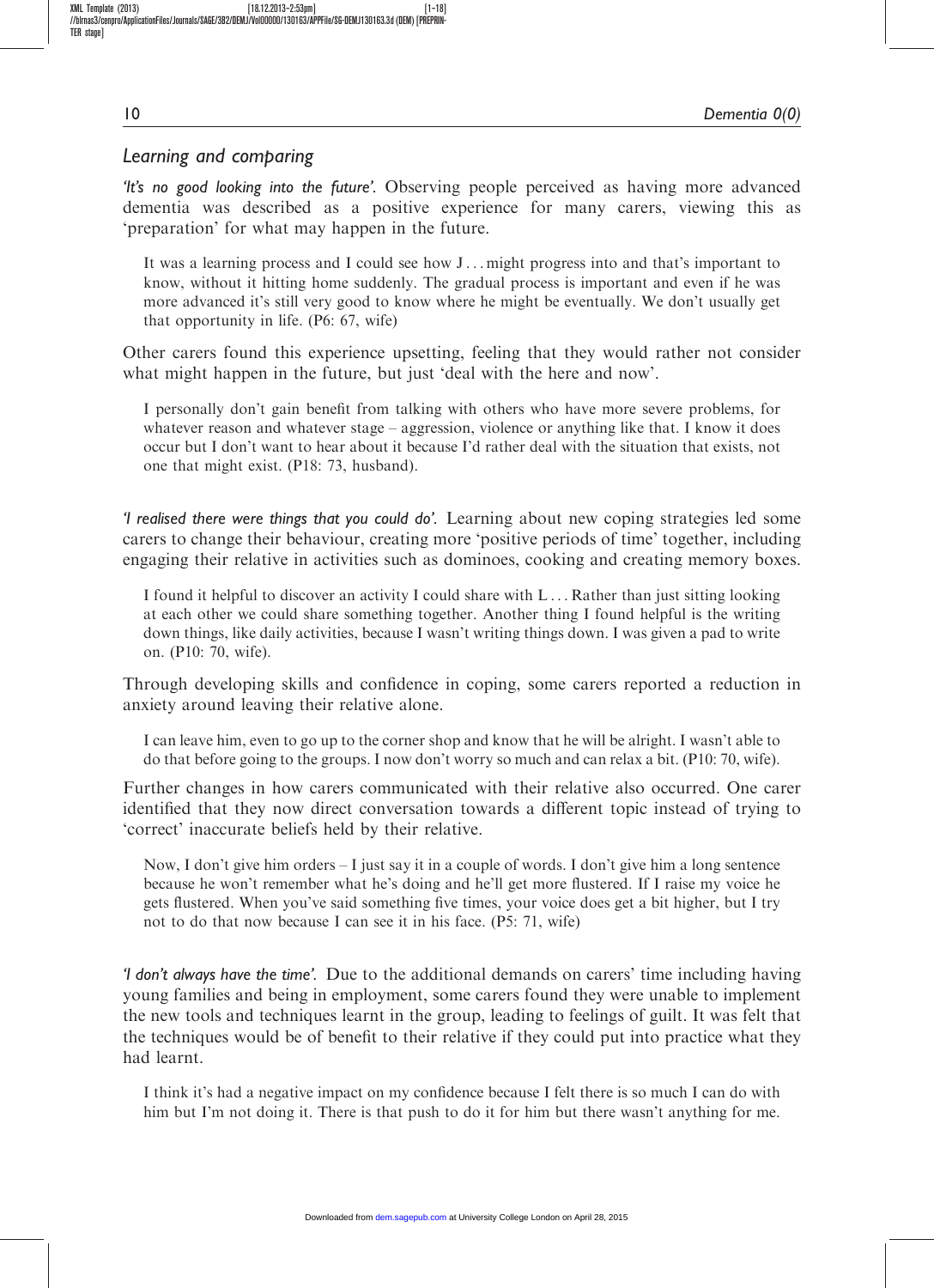There's a lot more I could do for  $J \dots$  but it means spending a lot more time with him and I am doing things for him 24/7 already. (P6: 67, wife)

Furthermore, perception of other carers as successfully coping made others feel that they should be doing more.

I know that T... goes to a day centre five days a week and J ... does cooking. My cooking skills have gone by the board but I felt I should make more of an effort. I haven't done it. (P2: 85, wife).

'It helped me to see how others were coping'. Observing other carers in the group display negative emotion towards their respective relatives allowed carers to reappraise their own negative feelings. Carers reported experiencing feelings of 'irritation' and 'frustration', however seeing other carers with similar feelings relieved some of their guilt at experiencing these feelings.

It was good to see one or two others show their exasperation. I suppose I was castigating myself for not having the patience and looked upon it as letting him down. (P2: 85, wife).

Furthermore, seeing other carers successfully cope with their relative, helped carers to believe that they too could successfully cope.

We're in control of his happiness, in a sense, as much as you can be. Seeing other people doing it as well hammers it home that you can do it. You don't have to put them in a home, at this stage, anyway. But you can never say never – it depends how it goes. (P4: 58, son).

But some carers felt that they did not 'fit in', due to differences in previous experiences or current situations, leading to feelings of isolation from other group members.

When I heard all the other stories of the other participants and saw what they were coping with, which were already diagnosed memory losses, I didn't know where  $J \dots$  was in this picture and sometimes I wondered whether he should be there or not. (P6: 67, wife)

'It was reassuring that I was doing all the right things'. Hearing about coping strategies from other carers and group facilitators enabled carers to feel reassured that they had the tools to cope with future situations, improving confidence in their own coping abilities. Additionally, carers were given reassurance that they were coping appropriately.

It was reassuring that I was doing all the right things, as well – the practical things at home. So it was reassuring so I suppose, yes; but there are times when I feel absolutely inept. (P13: 77, wife).

Learning from other carers was frequently identified as playing a key role in providing reassurance to carers. Gaining practical coping strategies increased carers' confidence in dealing with similar situations in the future.

It gave us the time to talk about any problems we had and to talk with others and found out how they managed; their coping strategies and how they felt about how things were going with their people. (P8: 69, daughter).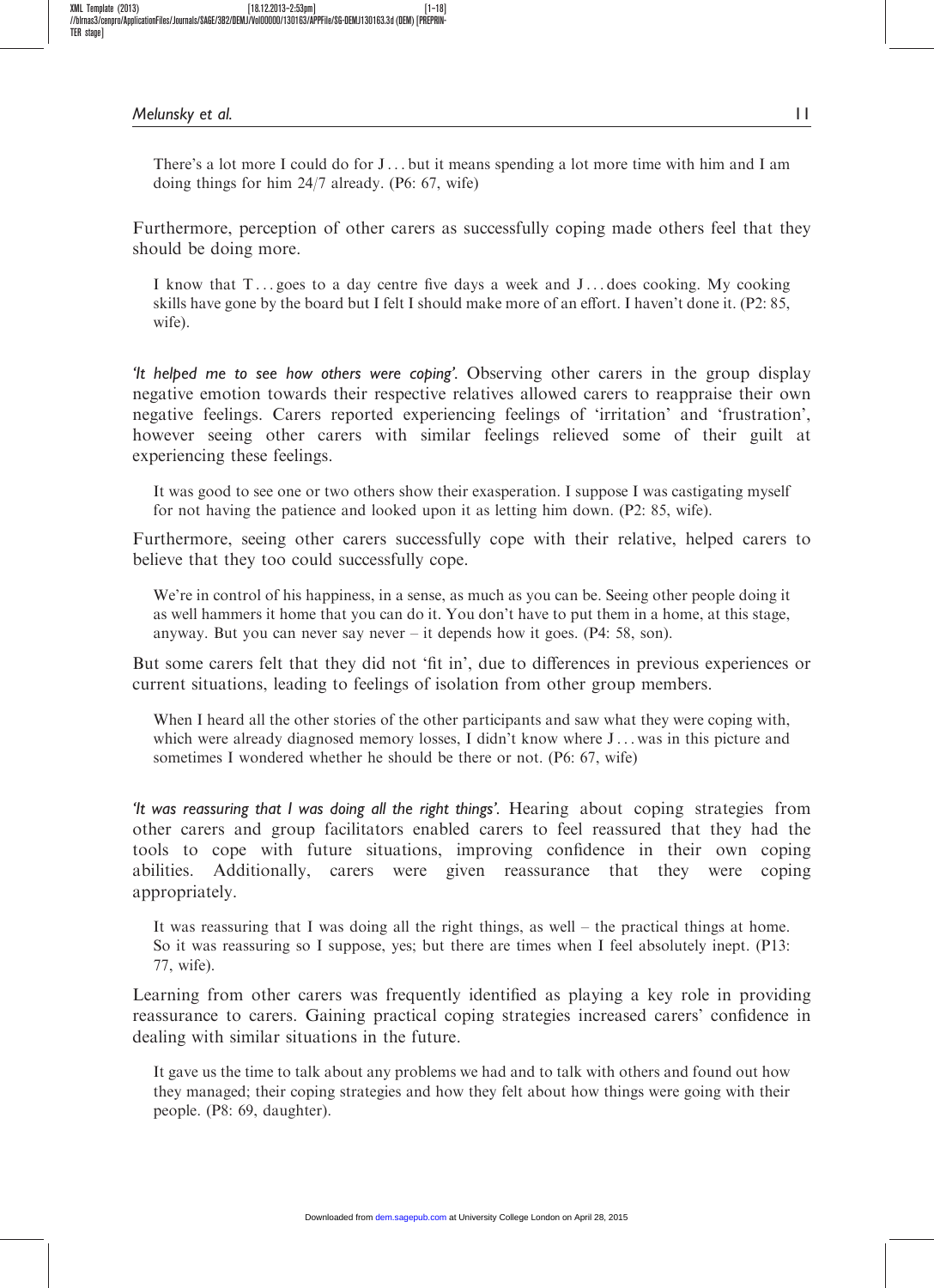Reassurance was of particular importance for carers with a less supportive family network

I don't get a lot of positive feedback from my sister and my brother does not get involved at all, so I decided to do it anyway. So, it gave me the confidence to think I am approaching it the right way. (P3: 47, daughter).

# **Discussion**

This is the first study that has used qualitative methodology to explore the experiences of carers attending a joint reminiscence group for people with dementia and their carers'. It demonstrates the value placed on peer support by family carers but also highlights some of the potential risks of introducing new skills and techniques to carers in the absence of support to implement those techniques.

## Social context of carers

An important over-arching theme to emerge was the social function of the group for carers. When people with dementia have difficulties participating in social interactions, carers may therefore experience a reduced social network resulting from stigma or lack of opportunities to socialise (Croog et al., 2006). The group provided 'bridging' relationships which allowed carers to feel less isolated and provided reassurance through social comparison and interaction with other carers.

Carers identified the importance of attending the group together with their relative, describing this as providing more things to talk about and enjoying having a shared activity. Whilst this joint experience was beneficial to both adult-child and spousal carers, the experience appeared to be especially valued by spousal carers. Dementia can lead to changes in relationship between the carer and care recipient (Noyes et al., 2009) and a loss of activities undertaken as a couple (Elvish, Cawley, & Keady, 2013). Hellstrom, Nolan, and Lundh (2007) suggest that one aspect of living positively with a spouse with dementia may be a focus on 'sustaining couple-hood' which concentrates on maintaining shared activities. Spousal carers may look to retain their identity as a wife or husband through preserving the identity of their partners and themselves as a couple (Perry & O'Connor, 2002). Maintaining social roles as a couple may therefore act as a coping strategy for spousal carers, acting as a buffer against the challenges faced.

Carers also highlighted the value of comparisons to other carers. Seeing others coping well with their caring situation provided reassurance to some carers, whilst downward social comparison with those worse off also made people feel better about their own situation. On the other hand, seeing others with similar conditions created a sense of sadness for some carers, which has been shown to lead to disengagement from such social contact to protect themselves from witnessing situations which they may possibly face in the future (Locock & Brown, 2010). Obtaining guidance through comparisons with similar others helps people assess the appropriateness of their own attitudes, beliefs, and behaviours against standards of the other group members (Marsden  $&$  Friedkin, 1994). Such feelings are likely to fluctuate over the caring duration and should be considered by health professionals when considering possible interventions.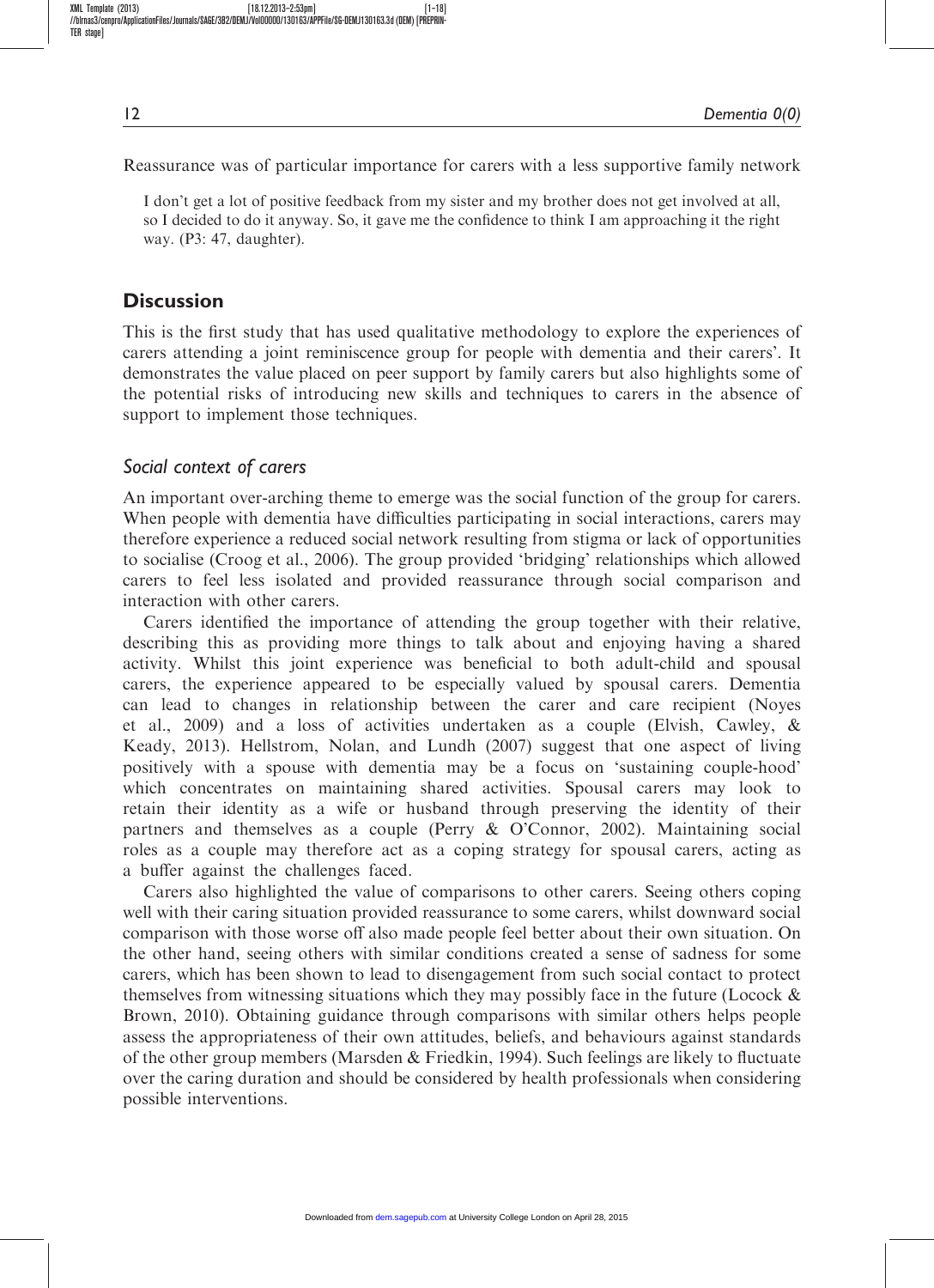# Expectations of carers

In some instances, carers' expectations of the group were not met (e.g. not having enough 'carer only' time) which led to feelings of frustration and additional stress. Expectations may have related to carer needs that in turn may be related to motivations to care. Eisdorfer (1991) identified several motivations to care: a sense of love or reciprocity, spiritual fulfilment, a sense of duty, guilt, or social pressures. Spousal carers may have more intrinsic motivation which may reduce their psychological distress as compared to the more extrinsic motivation of many adult children who may feel obligation and duty to provide care for their parent (Pinquart & Sorenson, 2011). Some carers do not even define themselves as a carer; instead, they view their actions as a natural extension of their relationship (Elvish et al., 2013). Spousal carers who may face physical health problems and lack of opportunities to socialise may benefit from the social aspect and value the opportunity to socialise together, whilst the adult–child carers may benefit from the more educational and skill building aspects. Those carers who saw the groups as being of potential benefit to the person with dementia, appeared disappointed that positive effects – on mood, memory, and confidence – were short-lived, in some cases being specific to the group meeting.

# Learning new skills: Reduction of, or addition to, carer stress?

The group enabled carers to acquire new skills and be reassured that they had the 'tools' to cope with future situations which may arise within their caring role. Carers who reported having little support from their family network especially reported feelings of reassurance and benefit from learning skills. This reassurance may develop though improving carer's selfefficacy within their caring role. Exploring carers' self-efficacy may also be important in determining who may benefit most from interventions (Biegel & Schulz, 1999).

However, some carers reported difficulties in utilising the skills that they had learnt within the group and subsequently experienced some feelings of guilt. Many working age carers have conflicting responsibilities, such as their careers, young children, or adolescents who require support and attention and experience role conflicts, increasing their risk for role overload (Barber & Pasley, 1995). By providing carers with information and advice on how to support their relative, carers may develop the belief that they 'must' take on the role of informal carer. If they are unable to implement the tools they have been given then carers may experience self-critical thoughts about themselves and their abilities to care affectively. This aspect may go some way to explain why carers in the original study showed an increase in levels of anxiety following their RYCT (Woods et al., 2012).

# Positive and negative effects of joint reminiscence groups

The beneficial effects of the groups were largely centred around the sense of support from the group, feeling less isolated and alone, and the opportunities to learn new ways of coping or simply to be reassured that they were doing the right things already. Additional benefits came from a shared experience with the person with dementia and having more things to talk about. The negative aspects included the lack of a break from the person with dementia, and the lack of emphasis on the carers' own needs, with the separate time for carers not being seen as sufficient by some. Seeing the person come alive in the group meeting, but not being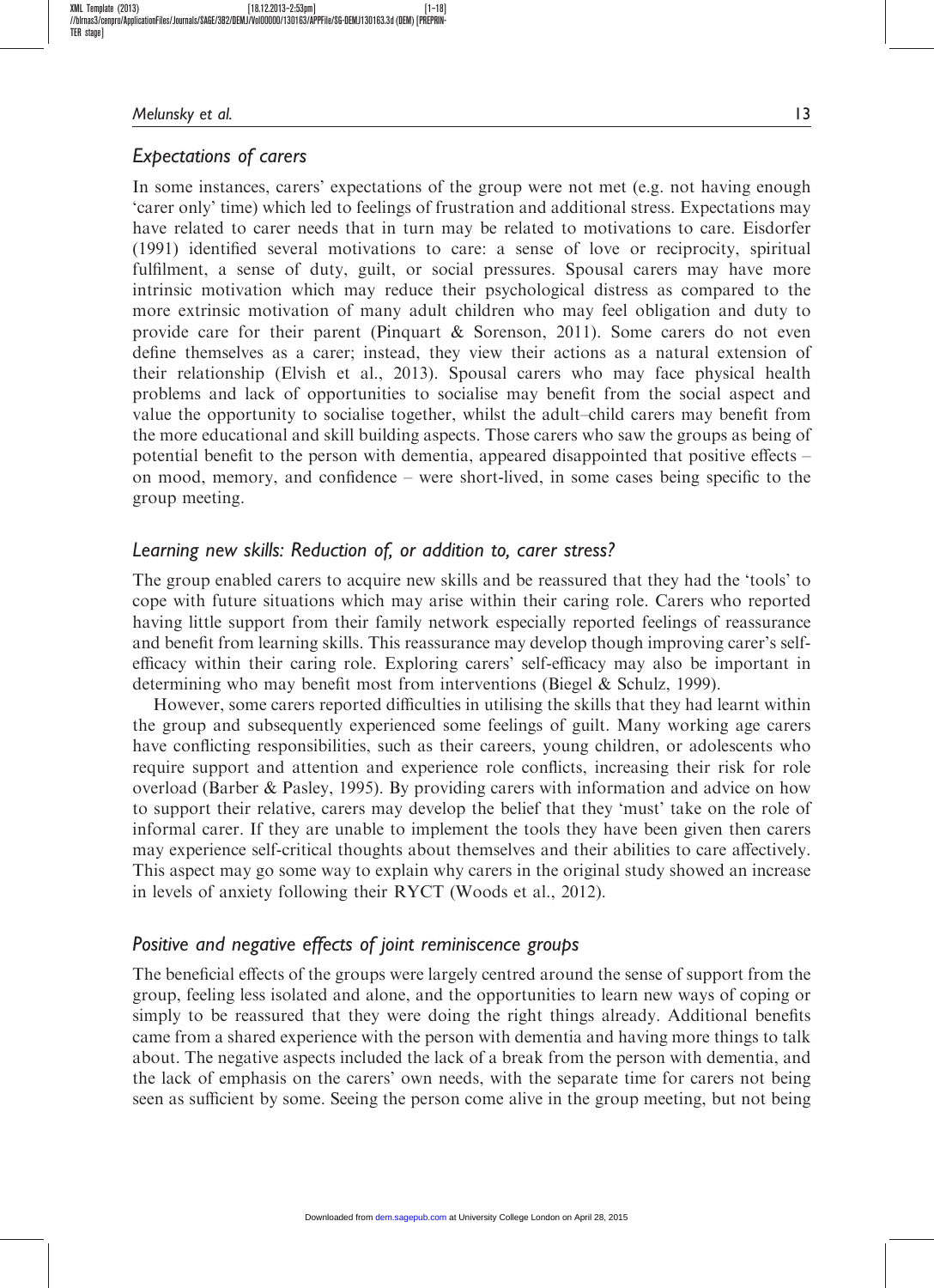able to maintain this change subsequently was difficult for some carers. Seeing people with dementia who exhibited more marked impairments than their own relative was appraised as an opportunity for learning by some carers, but to others it was experienced as an unwelcome vision of the future. Similarly, as mentioned above, seeing new ways of coping that cannot then be implemented may be an additional stress for some carers.

# Strengths and limitations

Whilst there is a relatively small sample size, its diversity of social backgrounds, relationships, duration of engagement with the reminiscence group, covered wide variations in the experiences of family carers. The sample size clearly does not permit generalisation to other carers however the topic guide for the data collection facilitated the emergence of individual experiences and gave carers space to share their story which allowed for a rich amount of data to be gathered. The data-led analysis, researcher, and participant validation also increased validity of the results, however validation was only carried out with a proportion of participants rather than the whole sample (6 out of 18).

# Implications

#### Service provision

The results from this study could have implications in terms of service development and provision. Firstly, carer outcome and experience of reminiscence appears to vary depending on the direction of caring relationship. In line with Pinquart & Sorenson (2011), spouses and adult children carers may have different needs and may struggle with different issues. As a result, spouses may benefit most from a reduction of carer demands (e.g. respite), whereas children may gain most from family-focused interventions targeted at strengthening the relationship with the care recipient. Carer expectations may be more carefully managed before engaging in such an activity to ensure that expectations of the group are realistic and in line with the aims of the group, for example, limited time apart from their relative. Different subgroups of carers may need more tailed interventions. Adult–child caregivers may be less likely to relate to spousal carers and find more meaningful comparisons to those in a similar caring situation.

Secondly, in order to consider the difficulties for some carers in the implementation of skills learnt in the group, psychosocial groups may usefully complement the skills training with a more comprehensive and individualised model of support (Kurz, Wagenpfeil, Hallever, Schneider-Schelte, & Jansen, 2010). This would not only include the acquisition of new skills but also the systematic transfer of newly acquired skills into the everyday context, and active expansion of the caring network. This would hopefully combat some of the guilt that carers identified when they were unable to utilise skills learnt in the group. This may be supported by combining group and individual formats of treatment delivery and by targeting specific caregiver subgroups such as spouses or children.

Finally, expectations which carers place on themselves in terms of their care-giving role should be explored further. Services that view family carers as being an extension to the professional caring team have been criticised (Henderson & Forbat, 2002; Nolan, Ingram, & Watson, 2002) for polarising the roles of carer and cared for, with little consideration of the nature of the relationship. Health professionals should be aware of the assumptions they make around the role of family members in caring for people with dementia, especially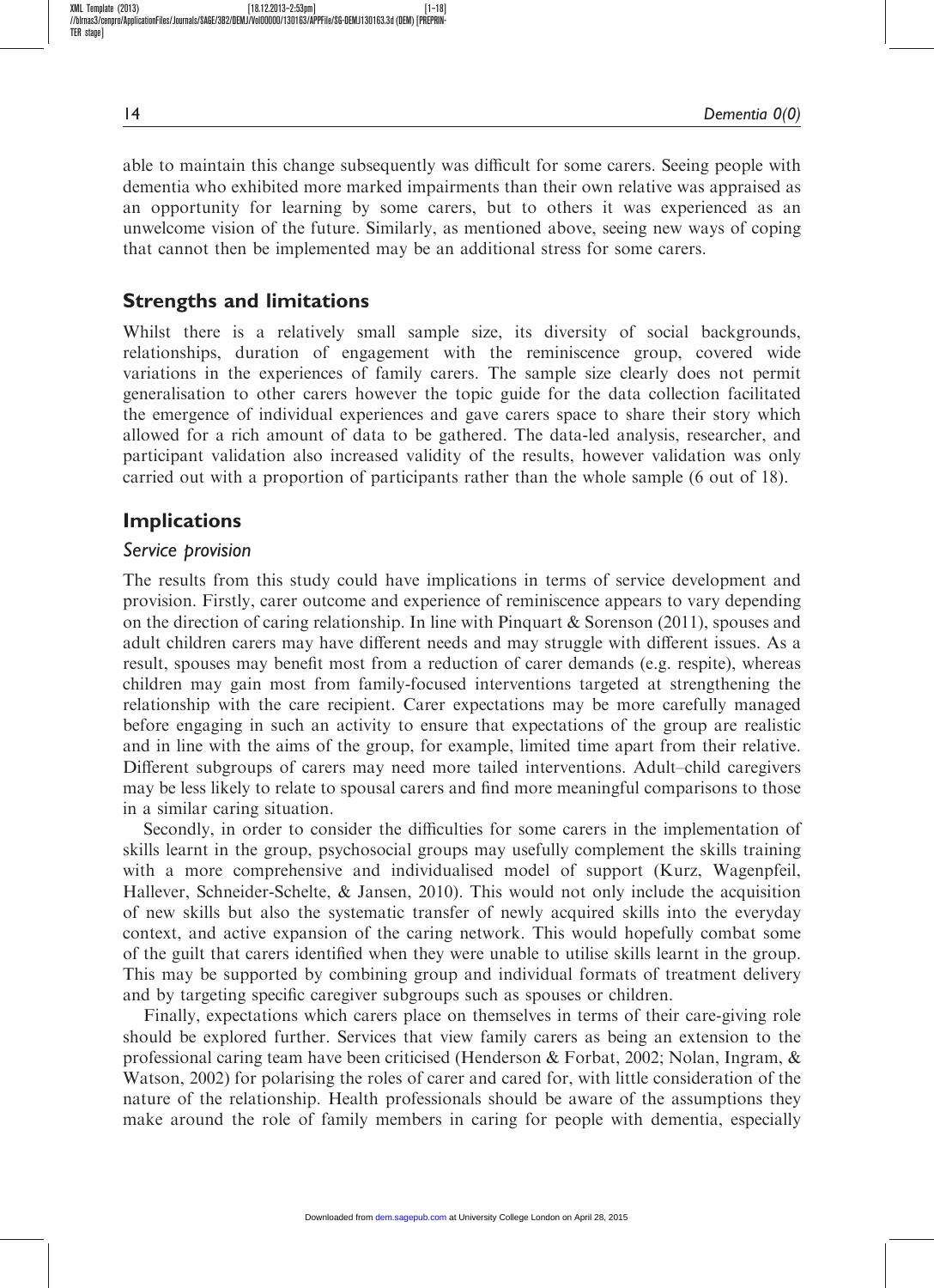taking into account cultural and social expectations including the role of adult–children and spouses as this may guide more appropriate referrals to interventions. Vernooij-Dassen, Draskovic, McCleery, and Downs (2011) found that cognitive reframing; including challenging carers' beliefs about their responsibilities to their relative has the potential to relieve feelings of anxiety, depression and stress.

#### Research

Whilst studies have acknowledged that attention needs to be paid to different subgroups of people with dementia in targeting effective psychosocial interventions (e.g. Smits et al., 2007), few have emphasised the need for consideration of subgroups of carers. In order to support carers effectively and efficiently, research should investigate the benefits of certain interventions for particular subgroups of carers.

Furthermore, to enhance reminiscence work with carers and their relatives, consideration should be made to the specific type of reminiscence work undertaken. There is increasing interest in life review therapy and the development of life story books with an emphasis on an individual's memories, rather than on reminiscing in a group context. A review by Subramaniam and Woods (2012) of individual reminiscence work found that where studies included life review therapy there were immediate and longer-term psychosocial benefits to people with dementia compared to work that was less personalised and memory triggers were less specifically relevant to the individual. In terms of carers learning about their relative and spending time together, the more personalised life-review process may have greater impact for carers then a less personalised approach. This then misses out on the potential benefits of a supportive network of other carers and of learning from and comparing with their experiences.

This study has used a heterogeneous group of carers which means that it is difficult to identify benefits for particular subgroups of carers (Zarit & Toseland, 1989). Research would benefit from carrying out similar studies targeting particular groups of carers to explore whether this improves outcomes, both quantitatively and qualitatively through comparison to similar or non-similar others.

# **Conclusion**

Joint reminiscence groups have the potential to provide a valuable model of peer support, however, care is required to manage participant expectations of the group and of themselves in their caring role. Increasing our knowledge in this area will help health professionals to refer carers to more suitable interventions which will hopefully increase effectiveness in supporting them within their caring role. Due to the recent trial of joint reminiscence groups failing to support previously positive findings, there is a need for more specific, targeted research within subgroups of carers. More systematic qualitative research into the experience of carers' involvement in such joint interventions could illustrate the impact of reminiscence therapy and clarify the basis for its continued use in dementia care.

#### Acknowledgements

We would like to thank the participants for their time and contributions, and acknowledge the administrative support provided by Joan North.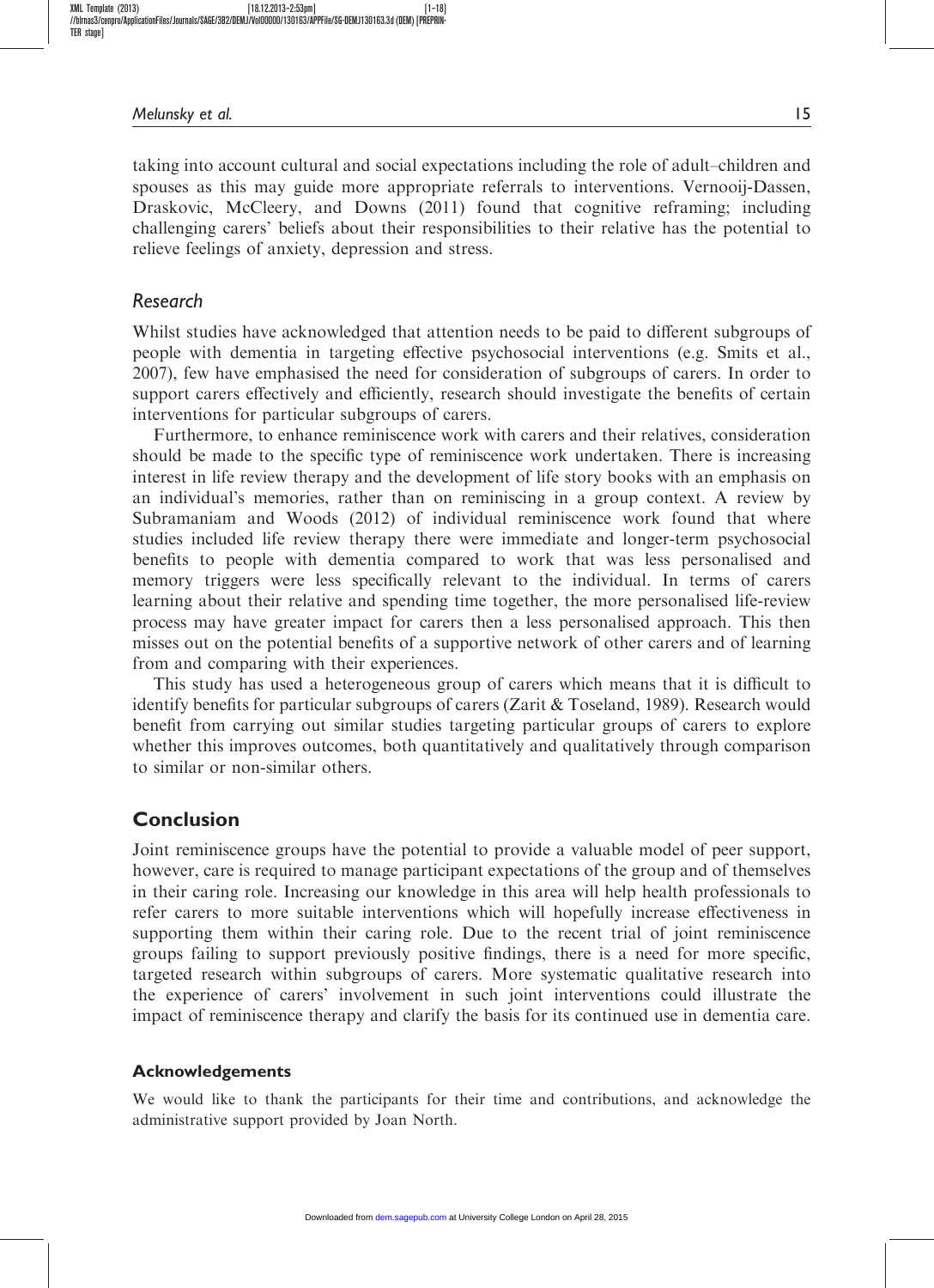#### Declaration of conflicting interests

The authors declare that there is no conflict of interest

#### Funding

The CSP-RYCT project is part of the Support at Home: Interventions to Enhance Life in Dementia (SHIELD) programme funded through a grant held by North East London NHS Foundation Trust (NELFT) from the NIHR Programme Grants for Applied Research (RP-PG-060-1083). Professor Martin Orrell (UCL) is the Chief Investigator for SHIELD, with the other grantholders being Professors Woods (Bangor), Challis (Manchester), Moniz-Cook (Hull), Russell (Swansea), Knapp (LSE and KCL), and Dr Charlesworth (UCL). This paper presents independent research; the views expressed are those of the authors and not necessarily those of the NHS, the NIHR or the Department of Health.

#### **References**

- Alzheimer's Society. (2011). Support. Stay. Save. Care and support of people with dementia in their own homes.
- Alzheimer's Society (2012). Dementia 2012: A national challenge.
- Barber, C., & Pasley, K. (1995). Family care of Alzheimer's patients: The role of gender and generational relationship on caregiver outcomes. Journal of Applied Gerontology, 14, 172–192.
- Biegel, D., & Schultz, R. (1999). Caregiving and caregiver interventions in aging and mental illness. Family Relations, 48, 345–355.
- Braun, V., & Clarke, V. (2006). Using thematic analysis in psychology. Qualitative Research in Psychology, 3, 77–101.
- Brodaty, H., Green, A., & Koschera, A. (2003). Meta-analysis of psychosocial interventions for caregivers of people with dementia. Journal of American Geriatrics Society, 51, 657–664.
- Charlesworth, G., Burnell, K., Beecham, J., Hoare, Z., Hoe, J., Wenborn, J., ... Orrell, M. (2011). Peer support for family carers of people with dementia, alone or in combination with group reminiscence in a factorial design: Study protocol for a randomised controlled trial. Trials, 12, 205.
- Cooper, C., Balamurali, T., & Livingston, G. (2007). A systematic review of the prevalence and covariates of anxiety in caregivers of people with dementia. International Psychogeriatrics, 19, 175–195.
- Croog, S., Burleson, J., Sudilovsky, A., & Baume, R. (2006). Spouse caregivers of Alzheimer patients: Problem responses to caregiver burden. Aging and Mental Health, 10, 87–100.
- Department of Health. (2009). Living well with dementia: A national dementia strategy. London: Department of Health.
- Eisdorfer, C. (1991). Caregiving: An emerging risk factor for emotional and physical pathology. Bulletin of the Menninger Clinic, 55, 238–247.
- Elvish, E., Cawley, R., & Keady, J. (2013). The experiences of therapy from the perspectives of carers of people with dementia: An exploratory study. Counselling and Psychotherapy Research: Linking research with practice, Early View, DOI: 10.1080/14733145.2013.768284.
- Gallagher-Thompson, D., & Coon, D. (2007). Evidence-based psychological treatments for distress in family caregivers of older adults. *Psychology and Aging*, 22, 37–51.
- Hellstrom, M., Nolan, L., & Lundh, U. (2007). Ethical and methodological issues in interviewing persons with dementia. Nursing Ethics, 14, 608–619.
- Henderson, J., & Forbat, L. (2002). Relationship-based social policy: Personal and policy constructions of 'care'. Critical Social Policy, 22, 669–687.
- Kurz, A., Wagenpfeil, S., Hallauer, J., Schneider-Schelte, H., & Jansen, S. (2010). Evaluation of a brief educational program for dementia carers: The AENEAS Study. International Journal of Geriatric Psychiatry, 25(8), 861–869.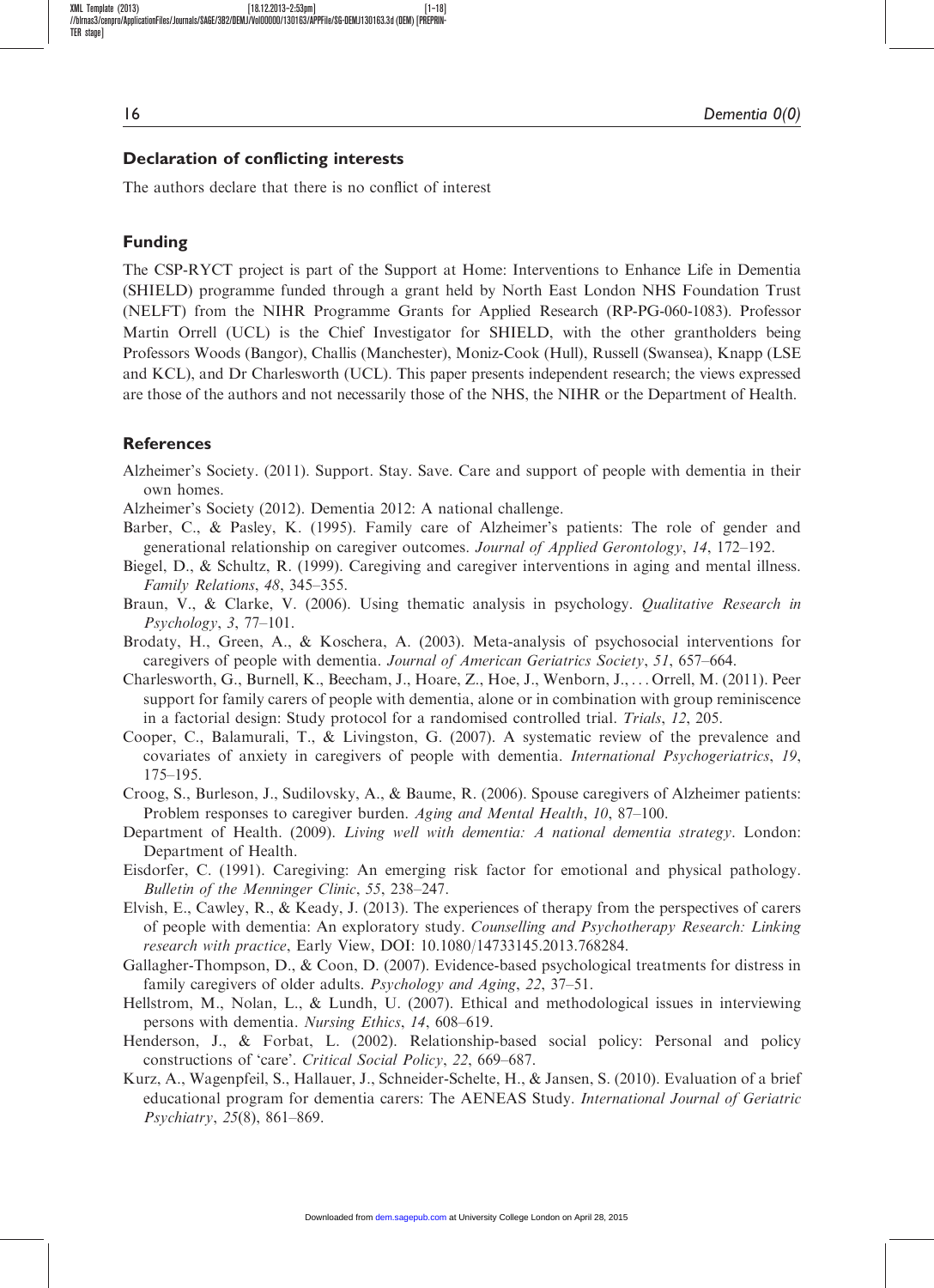- Langdridge, D. (2007). Phenomenological psychology: Theory, research and method. Harlow, UK: Pearson.
- Lincoln, Y., & Guba, E. (1985). Naturalistic inquiry. Beverly Hills, CA: Sage.
- Locock, L., & Brown, J. (2010). 'All in the same boat'? Patient and carer attitudes to peer support and social comparison in motor neurone disease (MND). Social Science and Medicine, 71, 1498–1505.
- Marsden, P., & Friedkin, N. (1994). Network studies of social influence. In S. Wasserman, & J. Galaskiewicz (Eds.), Advances in social network analysis (pp. 3–25). London: Sage.
- Martire, L.M., Lustig, A.P., Schulz, R., Miller, G.E., & Helgeson, V.S. (2004). Is it beneficial to involve a family member? A meta-analysis of psychosocial interventions for chronic illness. Health Psychology, 23, 599–611.
- Moise, P., Schwarzinger, M., & Um, M. (2004). Dementia care in 9 OECD countries: a comparative analysis. OECD Health Working Paper no. 13, OECD: Paris.
- Murphy, E., Dingwall, R., Greatbach, D., Parker, S., & Watson, P. (1998). Qualitative research methods in health technology assessment: A review of the literature. Health Technology Assessment, 2, 138–139.
- Nolan, N., Ingram, P., & Watson, R. (2002). Working with family carers of people with dementia 'Negotiated' coping as an essential outcome. Dementia: The International Journal of Social Research and Practice, 1, 73–93.
- Noyes, B., Hill, R., Hicken, B., Luptak, M., Rupper, R., Dailey, N., ...Bair, B. (2009). The role of grief in dementia caregiving. American Journal of Alzheimer's Disease and Other Dementias, 25, 9–17.
- NVivo (2013). (Version 10) [Computer software]. Victoria, Australia: QSR International.
- Olazaran, J., Reisberg, B., Clare, L., Cruz, I., Pena-Casanova, J., del Ser, T., ... Muniz, R. (2010). Non-pharmacological therapies in Alzheimer's disease: A systematic review of efficacy. Dementia and Geriatric Cognitive Disorders, 30, 161–178.
- Perry, J., & O'Connor, D. (2002). Preserving personhood: (Re)Membering the spouse with dementia. Family Relations: Interdisciplinary Journal of Applied Family Studies, 51, 52–62.
- Pinquart, M., & Sorensen, S. (2006). Helping caregivers of persons with dementia: Which interventions work and how large are their effects? International Psychogeriatrics, 18, 577–595.
- Pinquart, M., & Sorenson, S. (2011). Spouses, adult children, and children-in-law as caregivers of older adults: A meta-analytic comparison. Psychology and Aging, 26, 1–14.
- Richards, L., & Richards, T. (1991). The transformation of qualitative method: Computational paradigms and research processes. In N. G. Fielding, & R. M. Lee (Eds.), Using computers in qualitative research (pp. 38–53). London: Sage.
- Schweitzer, P., & Bruce, E. (2008). Remembering yesterday, caring today Reminiscence in dementia care: A guide to good practice. London: Jessica Kingsley Publishers.
- Smits, C., de Lange, J., Dröes, R., Meiland, F., Vernooij-Dassen, M., & Pot, A. (2007). Effects of combined intervention programmes for people with dementia living at home and their caregivers: A systematic review. International Journal of Geriatric Psychiatry, 22, 1181–1193.
- Subramaniam, P., & Woods, B. (2012). The impact of individual reminiscence therapy for people with dementia: Systematic review. Expert Review of Neurotherapeutics, 12, 545–555.
- Thorgrimsen, L., Schweitzer, P., & Orrell, M. (2002). Evaluating reminiscence for people with dementia: A pilot study. Art Psychotherapy, 29, 93–97.
- Vernooij-Dassen, M., Draskovic, I., McCleery, J., & Downs, M. (2011). Cognitive reframing for carers of people with dementia. The Cochrane Database of Systematic Reviews, 2011, CD005318.
- Woods, B., Spector, A., Jones, C., Orrell, M., & Davies, S. (2005). Reminiscence therapy for dementia. The Cochrane Database of Systematic Reviews, 2005, CD001120.
- Woods, R., Bruce, E., Edwards, R., Elvish, R., Hoare, Z., Hounsome, B., ... Russell, I. (2012). REMCARE: Reminiscence groups for people with dementia and their family caregivers –